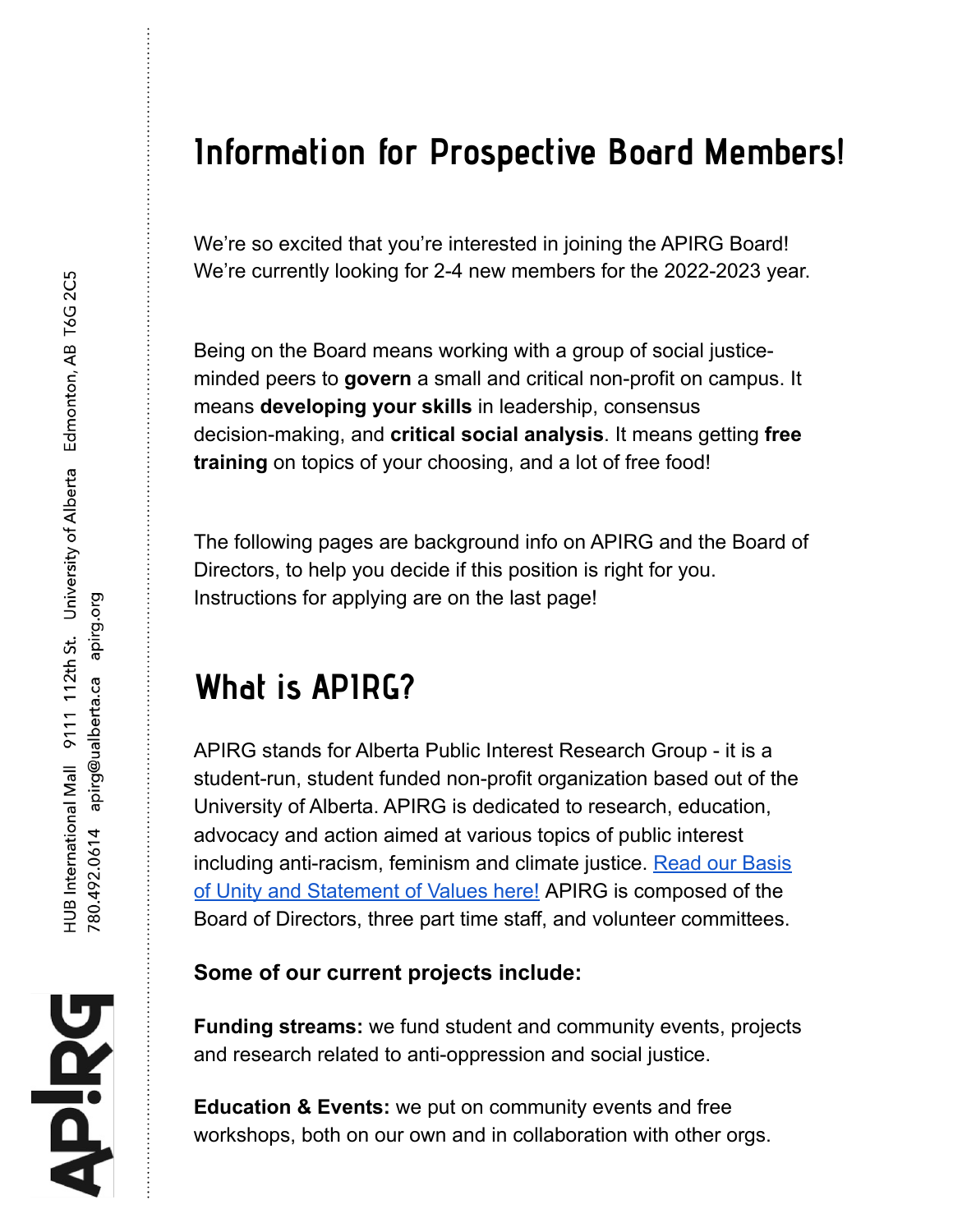**Working Groups:** we provide ongoing support and funding to over a dozen student and community groups organizing around various public issues.

**Community library:** the volunteer Library Committee maintains a library of anti-oppressive, alternative and independent texts, freely available to students and the public.



## **How is APIRG funded?**

In March 2001, a majority voted in a campus-wide undergraduate referendum to establish a Public Interest Research Group at the University of Alberta. Currently, **full-time undergraduate students contribute \$3.54 per semester and part-time undergraduate students contribute \$1.77 per semester to APIRG** as a fee integrated into tuition fees. All students are able to opt-out of this fee for a full refund.

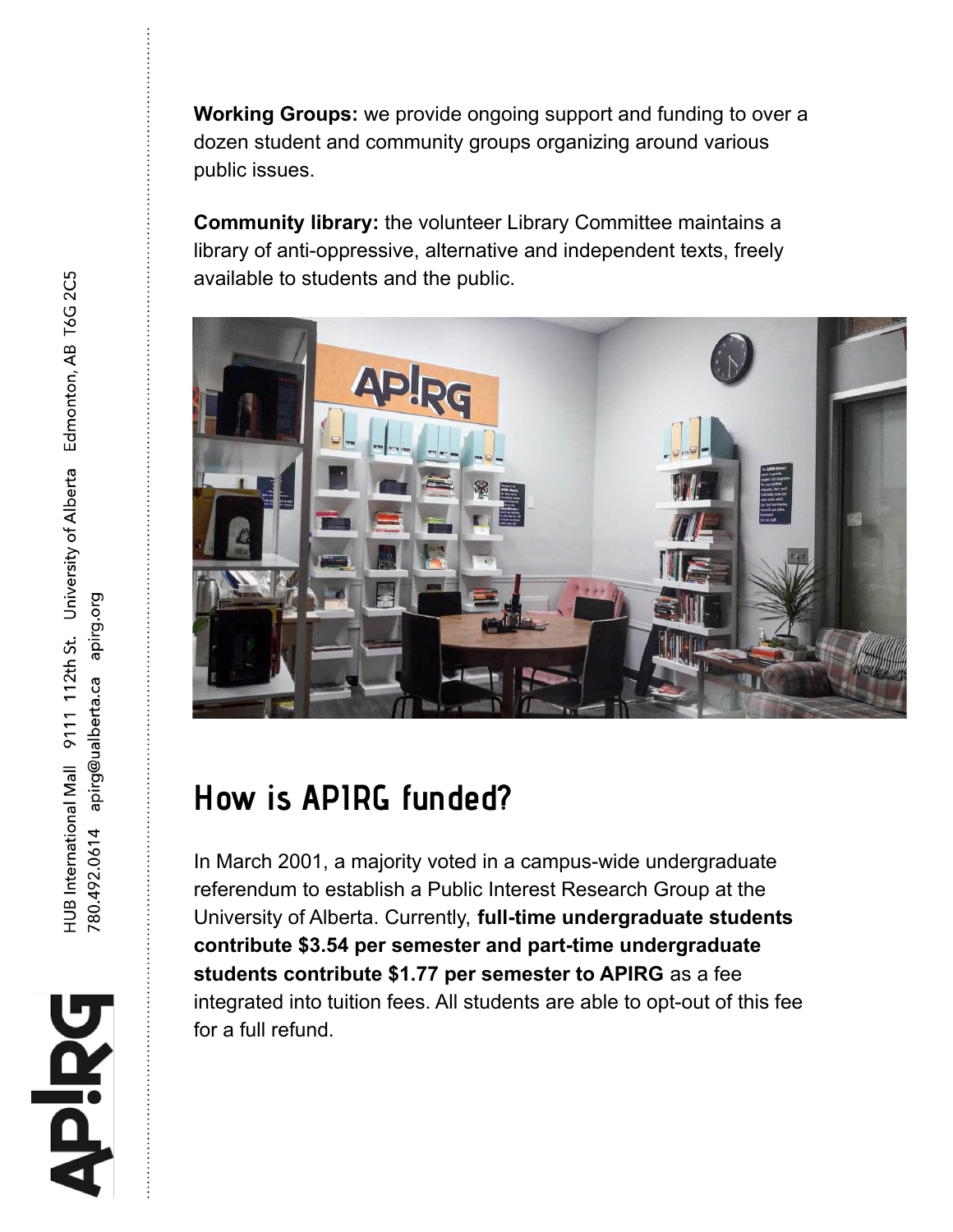#### **How is APIRG held accountable?**

APIRG is a **democratic organization that is accountable to the people who fund it** - undergraduate students at the University of Alberta. APIRG keeps audited financial records and produces an annual report to ensure accountability. We hold an **Annual General Meeting** to review and discuss these documents. All Board meetings and general meetings are open to the public, and anyone is permitted to apply to be on our Board of Directors.

#### **Who is the Board of Directors?**

The Board of Directors is a group of 7 - 12 people who govern APIRG. Collectively, they make all of the organization's 'big decisions,' such as annual budgets, strategic plans and policy. Board members share a commitment to social justice, and to the political and social well-being of the university community. They come from a variety of personal and academic backgrounds, and many have no prior experience with governance. This is the place to learn!

#### **What does a board member DO?**

1. **Attend monthly Board Meetings** where organizational decisions are discussed and made by consensus.

2. **Sit on at least one Board Committee,** which meet as-needed to work on various governance tasks. Current board committees include:

- Strategic Planning Committee
- Plebiscite Campaign Committee
- Finance Committee
- Policy Committee
- Human Resources Committee

**PiRG**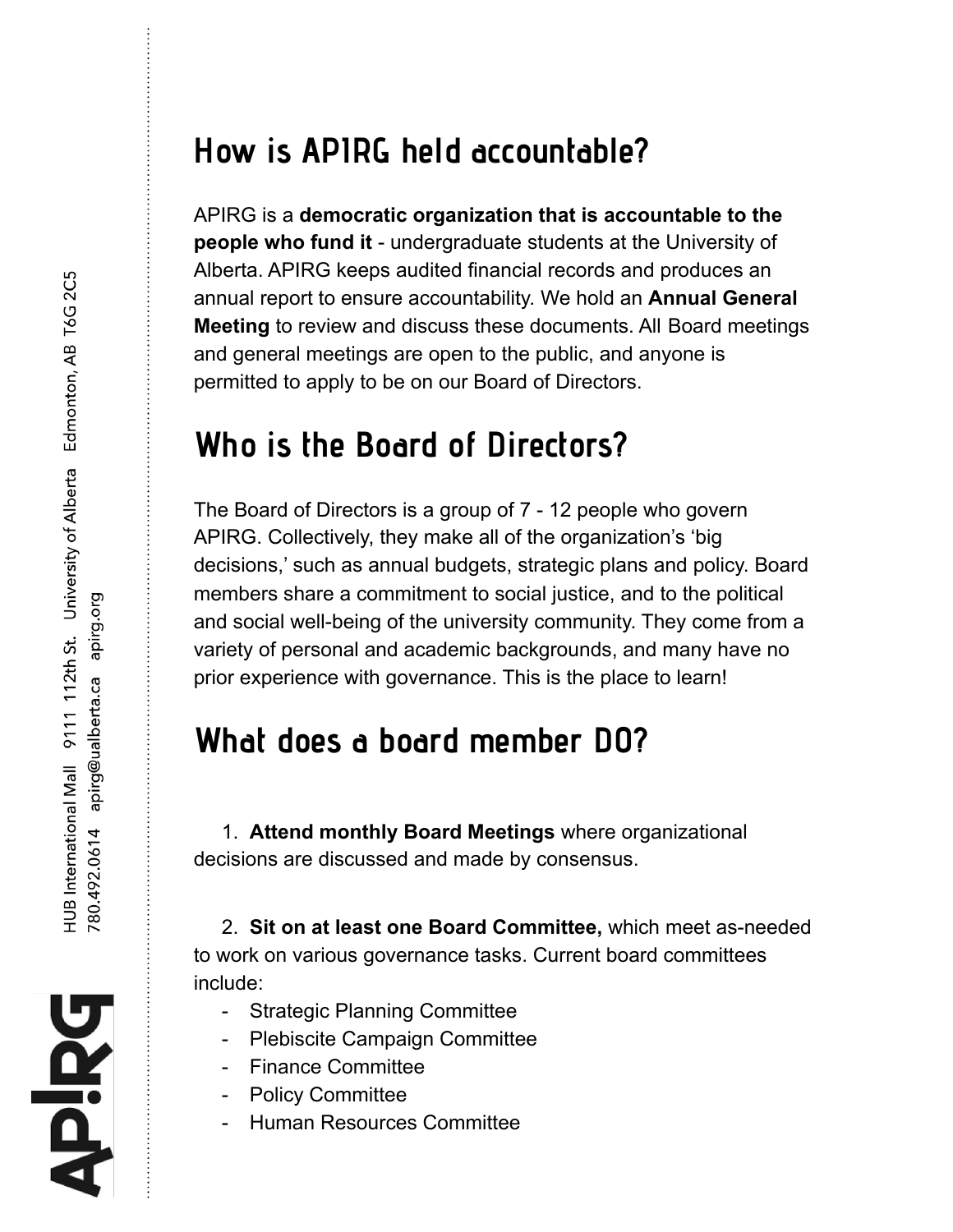- Funding Round Committee

3. **Attend 2 -3 Board Retreats per year.** Board retreats are a mixture of meetings, workshops and casual hang-outs. It's a chance for all board members to develop new skills and knowledge to support their role at APIRG and their future projects!

4. **Access Board Development Funding** to pursue training in topics of your choice, from budgeting and policy to community organizing and art-based activism

5. **Help plan and facilitate the Annual General Meeting** where we report on our finances and activities to the general membership

6. **Commit to a one-year term.** The Board operates best when folks can stay on for at least a year. Many board members stay on longer! **Board commitments amount to 2 - 8 hours per month, plus board retreats.**

# **How to apply?**

Complete the APIRG Board of Directors [Application](https://docs.google.com/forms/d/e/1FAIpQLSflUTn5XSZc1chrg5aIaFun4FEbmTmhLrR547U31PKd1dSh6g/viewform) Form. Please highlight any experience you have in **community organizing, student organizing, leadership, collective decision-making,** and **anti-oppression work**. Tell us why you're excited about joining the Board, and what you hope to learn. We prioritize applications from members of marginalized communities and current students, but welcome all people to apply!